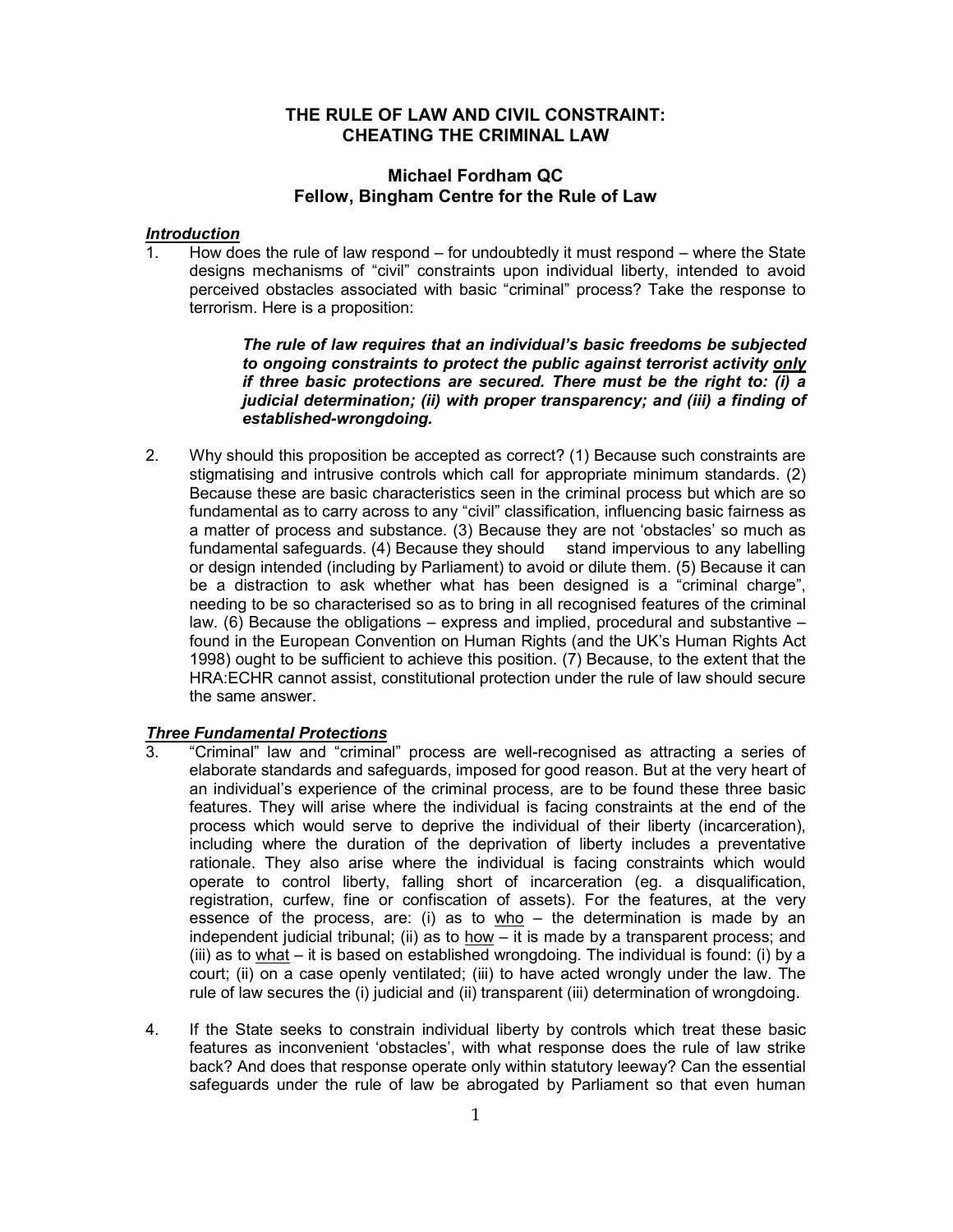rights law, absent the interpretative magic of an HRA section 3 interpretation, provides only the consolation prize of a declaration of incompatibility?

- 5. Such questions are starkly illustrated by those constraints which have been adopted in the UK to address the evils of terrorism. The Prevention of Terrorism Act 2005 introduced control orders with such *"adverse consequences of a very serious kind"* as could be *"devastating for individuals and their families"* (*SSHD v MB* [2007] UKHL 46 [2008] 1 AC 440 (*MB HL)* at §§22-23 (Lord Bingham)). The Terrorism (United Nations Measures) Order 2006 introduced asset-freezing directions so that individuals were *"effectively prisoners of the state"*, their *"freedom of movement … severely restricted without access to funds or other economic resources, and the effect on both them and their families can be devastating"* (*Ahmed v HM Treasury* [2010] UKSC 2 [2010] 2 AC 534 at §60 (Lord Hope DPSC)). Each was a response to terrorist related activity. Each involved at its heart: (i) executive action; (ii) undisclosed material and (iii) a test of reasonable suspicion. But the rule of law struck back.
- 6. This is unmistakeable a rule of law question. What are the features which *"In a society subscribing to the rule of law … belong to the 'criminal' sphere"* (see *Engel v Netherlands* (1976) 1 EHRR 647 at §82)? What features can properly be surrendered under "civil" process since they would *"by rendering the injunctive process ineffectual, prejudice the freedom of liberal democracies to maintain the rule of law by the use of civil injunctions"* (see *R (McCann) v Manchester Crown Court* [2002] UKHL 29 [2003] 1 AC 787 at §31 (Lord Steyn))? What protections must be defended and maintained, where "civil" constraints involve *"the fundamental rights of the individual … being severely restricted by the actions of the executive"*, as those which *"the rule of law requires"* (see *Tariq v Home Office* [2011] UKSC 35 [2011] 3 WLR 322 at §81 (Lord Hope))? As Professor Ashworth has put it [2004] LQR 263 at 265:

*… human rights have their definitions and their boundaries and it may well be legitimate to devise legislative and other schemes that take maximum advantage of those boundaries. But there comes a point when the legislative devices being used or proposed are so disrespectful of fundamental principles that questions have to be asked about their legitimacy in a country committed to the protection of human rights.* 

7. True it may be that the design and purpose was to avoid such basic safeguards. In designing anti-terrorism control orders, Parliament had *"gone to some lengths to avoid a procedure which crosses the criminal boundary"* (*MB HL* at §24 (Lord Bingham)). They were designed for cases where evidence was insufficient to support a criminal charge (see s.8(2) and *MB* [2006] EWCA Civ 1140 [2007] QB 415 at §53 (*MB CA*)), in the light of the position on intercept evidence and the duty of 'election' under public interest immunity principles. Perhaps such purposes should fail. After all, the carrier penalties in the Immigration and Asylum Act 1999 were held by the Court to attract the standards of the "criminal" law, albeit that they were labelled as "civil" in domestic law and had been introduced because of *"difficulties experienced in obtaining proof of facilitation to the requisite criminal standard"* (*International Transport Roth GmbH v Secretary of State for the Home Department* [2002] EWCA Civ 158 [2003] QB 728 at §14 (Simon Brown LJ)). Even the design of control orders did not prevent the insistence on implying a right to such disclosure to the individual as the rule of law required: see *MB HL* and *SSHD v AF (No.3)* [2009] UKHL 28 [2010] 2 AC 269. That was achieved because there was sufficient room for an HRA s.3 solution (an implied fairness proviso), where there would otherwise have needed to be a declaration of incompatibility. In *Ahmed*, the rule of law was able to insist on a judicialised,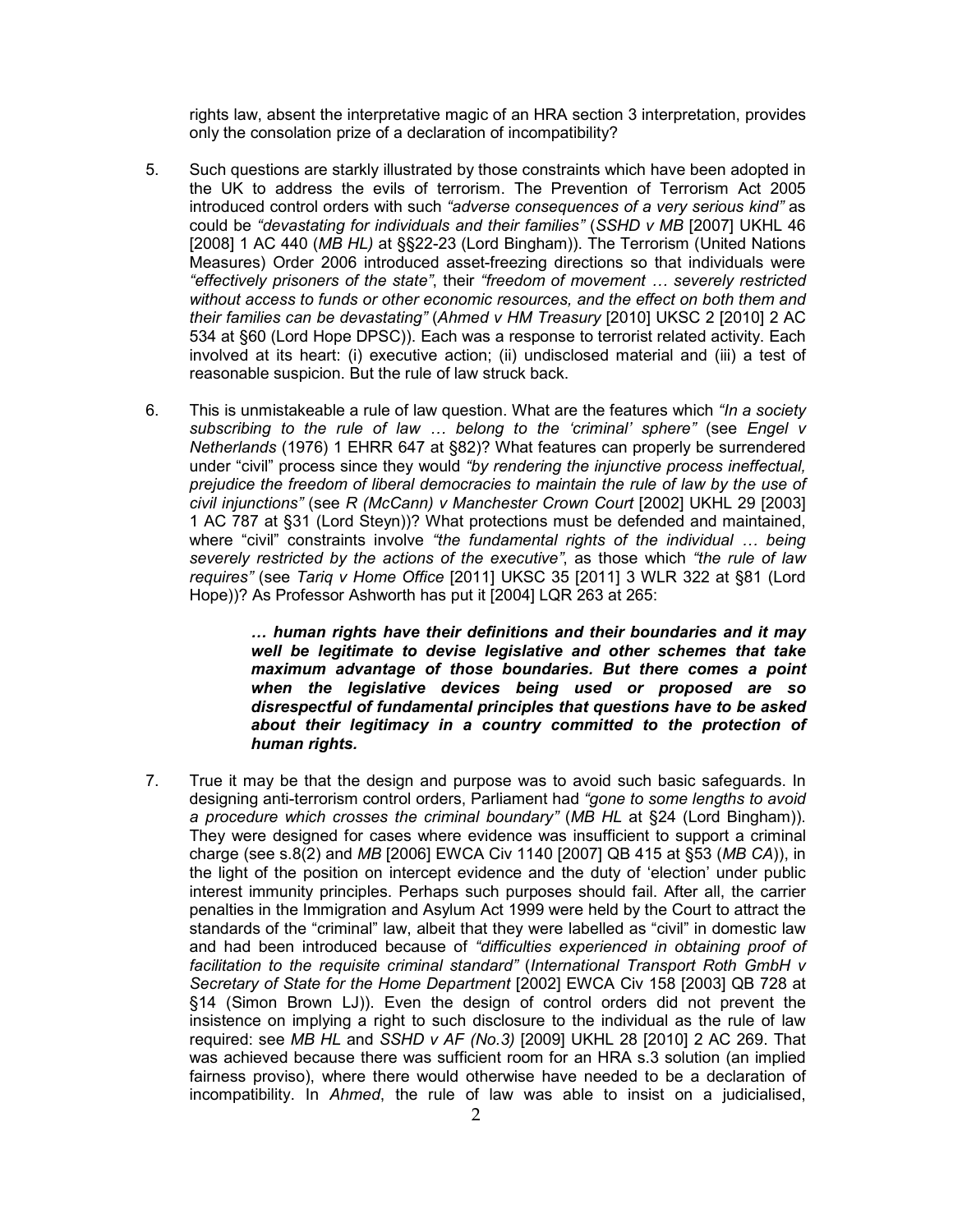transparent determination of established-wrongdoing. But there the statutory design was to be found in subordinate legislation which overreached the requirements of the UN Security Council Resolution being implemented.

# *The Civil Bypass*

- 8. "Civil" constraints can seek to bypass the rigours associated with the criminal law in two distinct ways. The first is direct. It arises through the imposition of direct controls achieved through the specially-designed civil process. The individual who is on the receiving end of the control order, or the asset-freezing direction, has their individual autonomy seriously constrained by an order made without any resort to a criminal court.
- 9. The second is by way of indirect control of introducing a platform for consequential criminal process. If it is difficult or inconvenient transparently to establish the wrongdoing of terrorist activity, how much easier it becomes to impose civil constraints and then be in a position readily to prove the wrongdoing should those conditions be breached. This gives rise to the same sort of 'bypassing' concern as do civil injunctions in support of the criminal law which would lead to onerous sanctions if the civil injunction were disobeyed: see *Birmingham City Council v Shafi* [2008] EWCA Civ 1186 [2009] 1 WLR 1961 at §26 (Sir Anthony Clarke MR and Rix LJ, citing *B & Q* [1984] AC 754 at 776 (Lord Templeman)).
- 10. The concerns are real. The opportunism is unmistakeable. If the State could not (or would rather not) openly and before a court establish that an individual has been engaged in misconduct (eg. anti-social behaviour), how tempting to impose instead (i) an executive civil control (ii) based on closed evidence and (iii) triggered by reasonable suspicion. Such a control can strictly and directly constrain the liberties of the individual. Moreover, and better still, how readily it can later be proved – in a criminal court – that the individual has not complied with the terms of the civil order. The platform is available: the full weight of the criminal law can be applied, via the judicially and transparently established wrongdoing of breaching the civil controls.
- 11. Important problems are sought to be bypassed. They can involve questions of substance. Take the test of "reasonable suspicion". It is familiar that even the individual facing constraining measures under the criminal law may be acted against on the grounds of reasonable suspicion: an arrest; a house search; remand. This is the familiar test from ECHR Article 5(1)(c) addressed in *Fox, Campbell and Hartley v United Kingdom* (1990) 13 EHRR 157 §32, and described in the context of antiterrorism control orders in *MB CA* at §59. There is, however, a vitally important qualification. These steps, including incarceration under Article 5(1)(c), are interim measures on the path to a judicialised and transparent establishment of wrongdoing. Far from being a point of parallel comforting the Court of Appeal as to the permissibility of an approach to control orders based on reasonable suspicion, *Fox, Campbell and Hartley* and Article 5(1)(c) ought to have served as an alarming point of contrast, calling into serious question the use of reasonable suspicion to justify intrusive final measures.
- 12. They can involve questions of purpose. Take "preventative purposes". There can be preventative elements in criminal sanctions, including a sentence of imprisonment. A confiscation order imposed by a sentencing court, for example, may in part be intended to remove the means for future criminal conduct. But the criminal law does not, cannot, step in purely to prevent future crime, however serious. Even civil injunctions in support of the criminal law arise out of previous criminal conduct. The position as to the deprivation of liberty is instructive: it is a cardinal feature of the rule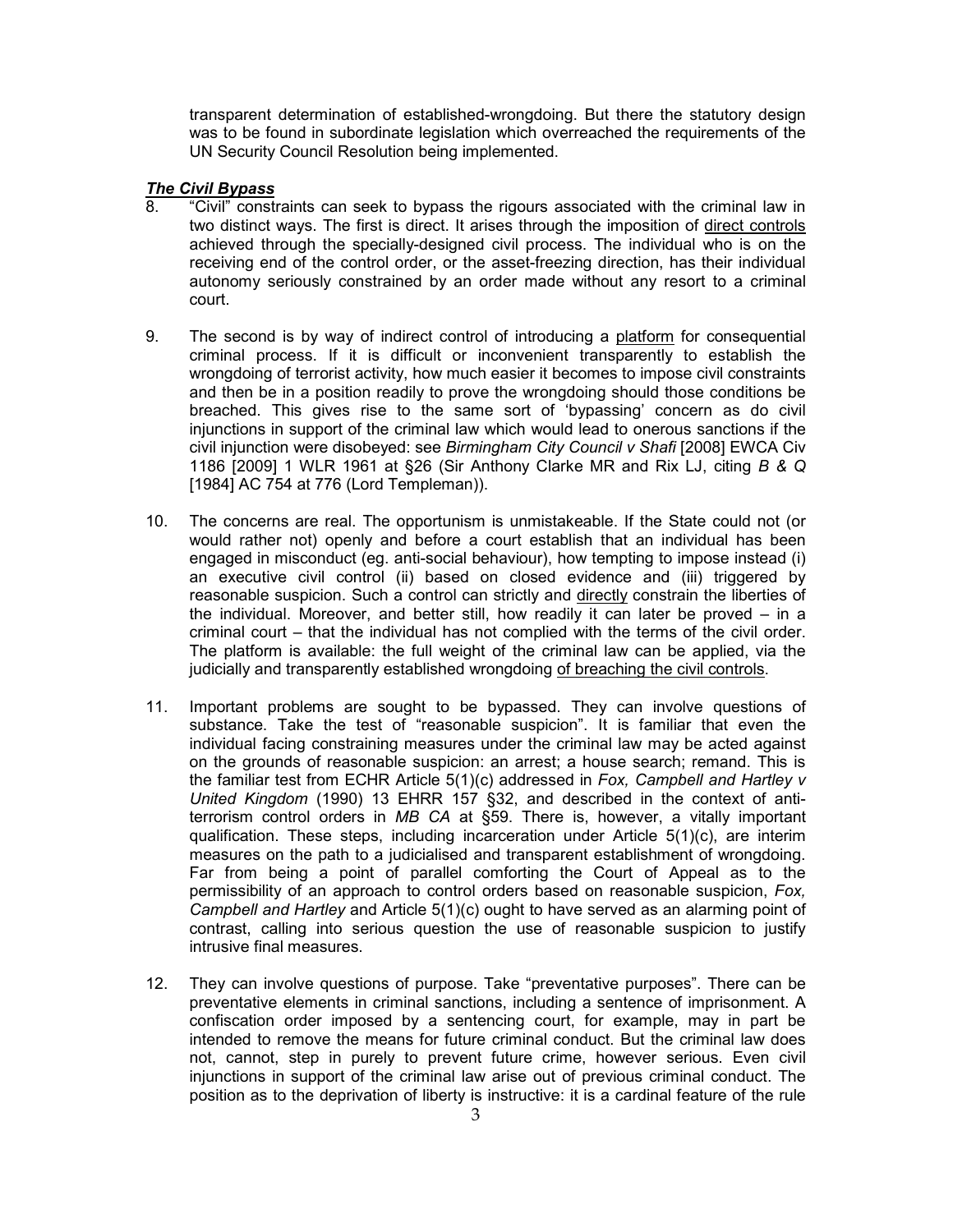of law (reflected in HRA:ECHR Article 5) that detention cannot be imposed by the State for purely preventative reasons. That is internment. It is impermissible. Thus, for the State to say that it is acting for a special reason – with a preventative purpose – is not an excusing virtue but a disqualifying vice. This brings into sharp focus this question: to what extent can the State expect to be able to invoke a 'preventative purpose' to avoid or dilute fundamental safeguards, where the control falls short of deprivation of liberty. That is of course precisely the location on the legal map where non-derogating control orders fell.

## *Engel Classification*

- 13. The rule of law maintains its bedrock protections in the face of cleverly designed 'civil' constraints using two different techniques. They each involve putting essence (or 'substance') above label. The first technique involves applying criminal due process standards to a so-called 'civil' constraint by holding that its essence requires that it be recharacterised as involving a *"criminal charge"* (or *"criminal penalty"*). This is an antiavoidance principle, which prevents *"criminal"* accusations and penalties from being labelled as civil so as to avoid the standards of the criminal law. In ECHR terms it operates under the so-called criteria of the *Engel* line of cases (*Engel* at §82), considering (a) domestic classification (b) nature and purpose and (c) severity of sanction.
- 14. This technique was the principle which caused the controversy in *International Transport Roth GmbH v SSHD* [2002] EWCA Civ 258 [2003] QB 728. That was the case which concerned the fixed carrier penalty scheme under s.32 of the Immigration and Asylum Act 1999, involving fixed penalties and the impounding of vehicles, adopted in the face of the flow of clandestine entrants into the UK. The Court of Appeal, by a majority, held that the scheme was properly to be characterised as "criminal", and applied the criminal safeguards in ECHR Article 6 (including the presumption of innocence in Article 6(2)) in deciding whether the scheme was lawful. It was not.
- 15. The *Engel classification* solution has not proved satisfactory as the answer to Professor Ashworth's challenge. It involves two major problems. First, it is an 'all-ornothing' line which brings the full range of criminal due process standards. Secondly, it has come to fixate on penalty and penalisation, and to treat executive preventative constraints as having a purpose which is their excusing virtue. That is odd and unsatisfactory. In the context of deprivation of liberty (Article 5), constraints which are purely preventative in their purpose (ie. internment) have for that reason a disqualifying vice. Yet in the context of other *"devastating"* controls on individual liberty, action taken preventatively is for that reason permitted to bypass the standards of the criminal law. This deserves a fresh look, though the first problem – the 'all or nothing' nature of classification-based principles – would remain. There is a more nuanced way.

# *Transcendental Protections*

16. Happily, there is another way. The second technique is more tailored. It involves applying appropriate criminal protections even in an admittedly non-criminal case, where the rule of law so requires in order to secure fairness and proportionality context of the case in question. This means looking at the 'essence' of the matter and the standards for which it calls, beyond the classification of "criminal" or "civil", and beyond even the question of what is classified as "procedure" and what as "substance". For fundamental protections can 'transcend' issues of classification, to achieve what in the relevant context is the requisite measure of procedural and substantive justice. This is the more promising way for the rule of law to secure appropriate protection and guard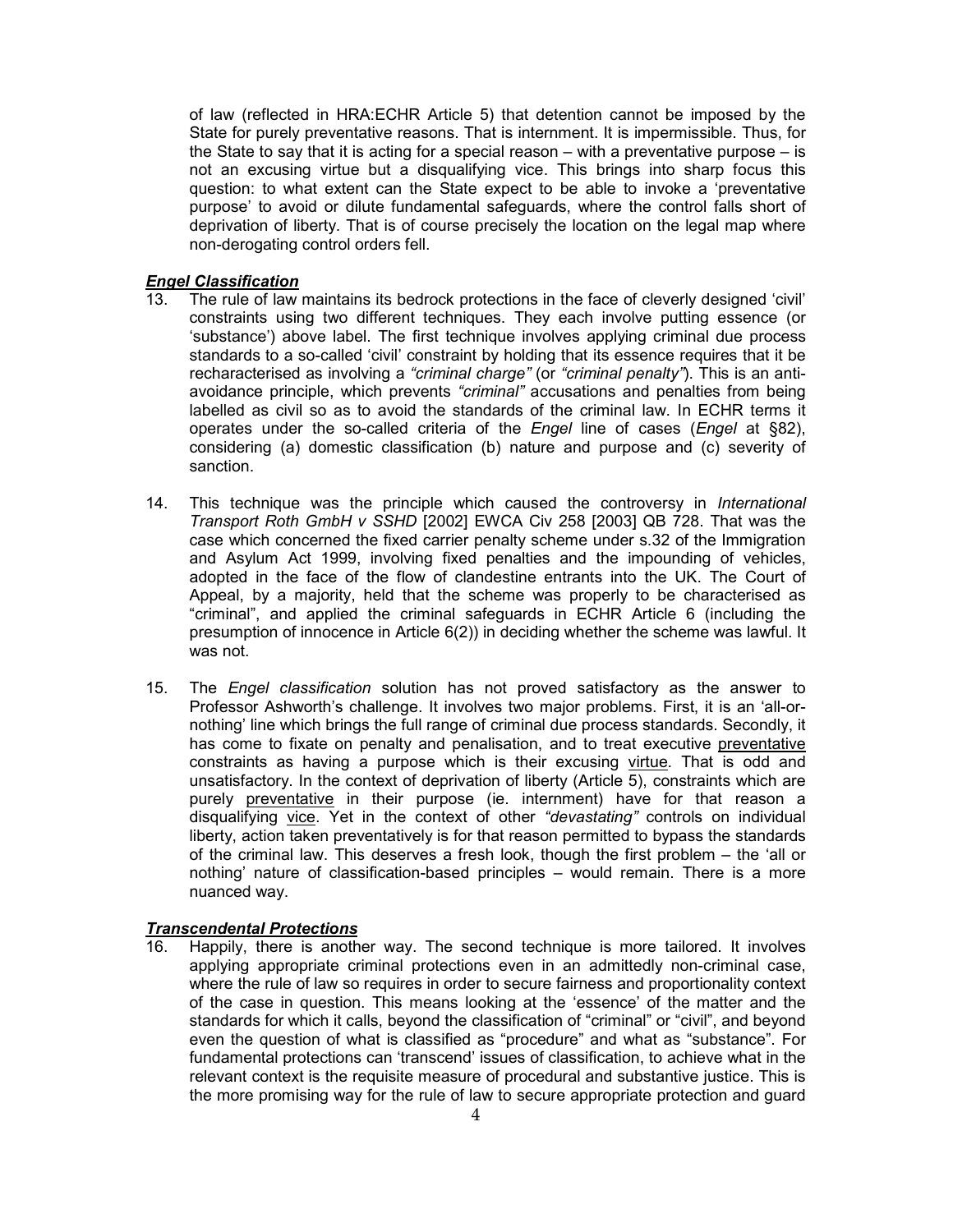against civil constraints which 'cheat' on the criminal law. It takes in its stride, indeed weighs as an anxious concern, that a measure may be preventative in its purpose.

- 17. A good example of this approach is to be found in those 'civil' constraint cases in which the criminal standard of proof was adopted. The cases concerned sex offender orders (*B v Avon Chief Constable* [2001] 1 WLR 340), football banning orders (*Gough v Derbyshire Chief Constable* [2002] EWCA Civ 351 [2002] QB 1213) and then antisocial behaviour orders (*McCann*). All of these were readily characterised by the English courts as preventative non-punitive controls, not penalties. They were assuredly "civil" orders. But that was not the end of the road for the attempted invocation of the criminal standard of proof: beyond reasonable doubt. Far from it. The Courts had no difficulty in acknowledging the importance of a criminal standard of proof. Why? Because of the stigmatising and intrusive context of these civil controls.
- 18. So, when magistrates acting under the Crime and Disorder Act 1998 s.2 imposed the sex offender order on Mr B, requiring him to keep away from children and schools in the face of his conviction for a sex offence, the order was "civil" and not "criminal". But the Divisional Court was in *"no doubt"* that the statutorily-required conduct (s.2(1)(a): *"the person has acted … in such a way as to give reasonable cause to believe that an order … is necessary to protect the public from serious harm from him"*) had to be proved to the criminal standard. That was a *"strictness appropriate to the seriousness of the matters to be proved and the implications of proving them"* (Lord Bingham LCJ at §31). It was a clear conclusion, not requiring the invocation of ECHR Article 6 (civil), which treated a fundamental protection as being impervious to the design of a preventative, civil control.
- 19. When magistrates acting under the Football Spectators Act 1989 s.14B imposed the football banning order on Mr Gough, requiring him to keep away from the location of designated matches and surrender his passport at designated times corresponding to particular matches abroad, the order was "civil" and not "criminal". But the Court of Appeal was clear (*Gough* at §§92-92) that the criminal standard of proof statutorilyrequired conduct (s.14B(4)(a): *"has at any time caused or contributed to any violence or disorder"*) and further condition itself implying conduct (s.14B(4)(b): *"reasonable grounds to believe that making a banning order would help to prevent violence or disorder"*, where *"'reasonable grounds' will almost inevitably consist of evidence of past conduct"*: Lord Phillips MR for the Court of Appeal in *Gough* at §92). That meant relevant conduct must be *"strictly demonstrated"* in a manner *"practically indistinguishable from the criminal; standard"*; and *"proved to the same strict standard of proof"* (at §§91-92). Why? Because these are *"serious restraints on freedoms that the citizen normally enjoys"*, the standard *"must reflect the consequences that will follow if the case for a banning order is made out"*; and *"the necessity in the individual case to impose a restriction upon a fundamental freedom must be strictly demonstrated"* (at §§90-91). For these reasons, a basic safeguard associated with the criminal law was preserved in this anxious civil context.
- 20. Again, when magistrates acting under the Crime and Disorder Act 1998 s.1 imposed the anti-social behaviour order on the McCann brothers, requiring them to keep out of the Beswick area of Manchester, the order was "civil" and not "criminal". But the House of Lords concluded of that the statutorily-required conduct (s.1(1)(a): *"has acted … in an anti-social manner"*) that *"pragmatism dictates that the task of magistrates should be made more straightforward by ruling that they must in all cases under section 1 apply the criminal standard"* (*McCann* per Lord Steyn at §37; also Lord Hope at §83, Lord Hutton at §114). Why? Because of *"the seriousness of the matters*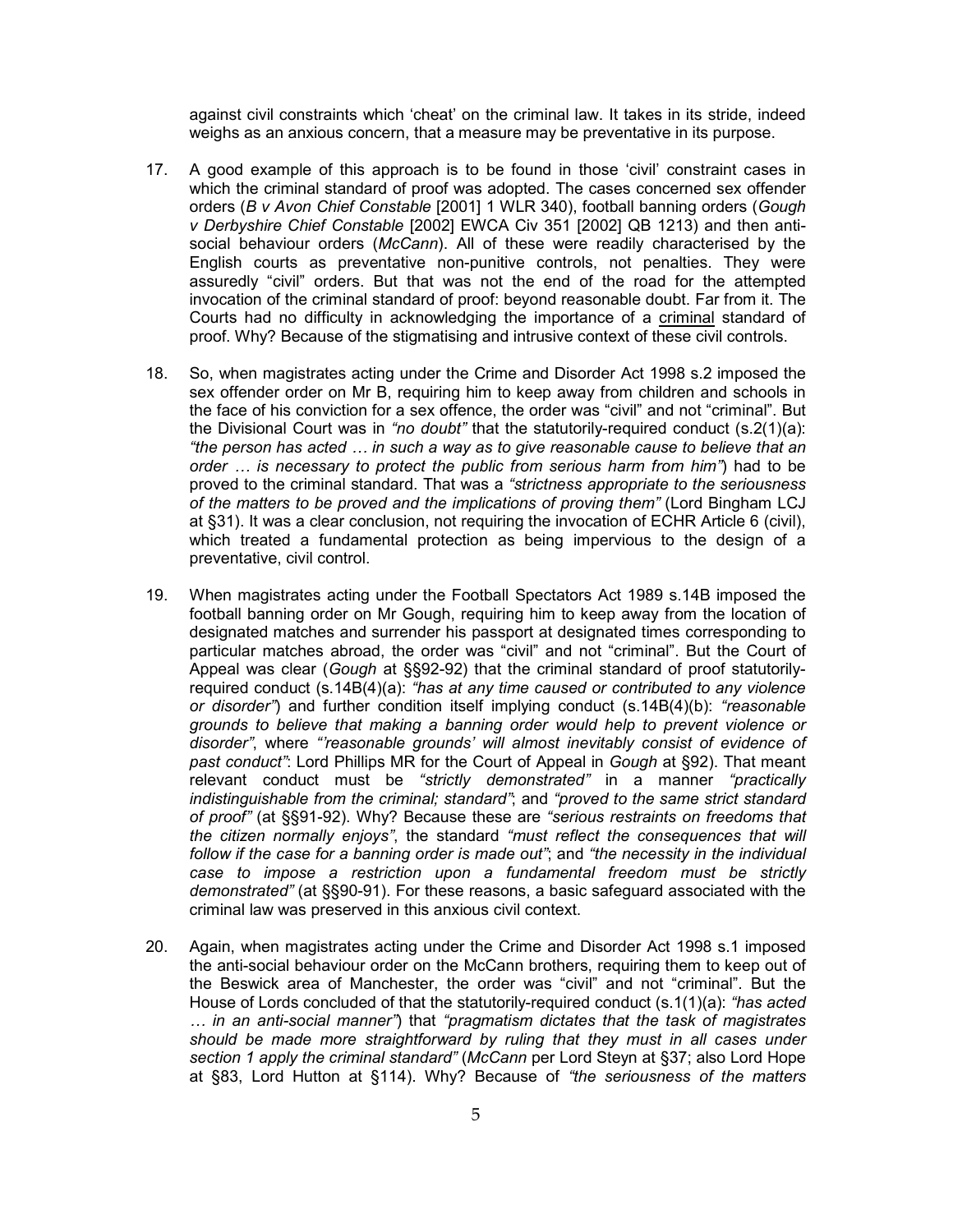*involved"* (Lord Steyn at §37), both *"the seriousness of the matters to be proved and the implications of proving them"* (Lord Hope at §83).

- 21. Subsequent cases have rejected the notion that there is in the law some intermediate 'hybrid' civil standard (see *In re D* [2008] UKHL 33 [2008] 1 WLR 1499). But that is not to say that the 'criminal' standard is incapable of being applied in a "civil" case. Rather, it is to grasp the nettle of avoiding references to 'the civil standard flexibly applied' and identify "civil" cases where a "beyond reasonable doubt" standard is called for: see *In re D* at §49 (Lord Brown); and see *Birmingham CC v Shafi* [2008] EWCA Civ 1186 [2009] 1 WLR 1961 at §49 (confirming the criminal standard as applicable to ASBOs under the decision in *McCann*).
- 22. The ability to focus on the true question what basic protections are minimum standards on which the rule of law will insist in the particular context – can be a breath of fresh air. It treats questions of label or classification as incidental matters, distractions even. As Simon Brown LJ explained in *Roth* (at §33):

## *In short, the classification of proceedings between criminal and civil is secondary to the more directly relevant question of just what protections are required for a fair trial.*

This was an observation endorsed in the context of anti-terrorism control orders: see *MB HL* at §17 (Lord Bingham).

- 23. When standards come to be delineated in a "civil" context, one key question is whether they can nevertheless be located on the human rights map. Most obviously, they may be linked to the guarantee of due process (fair trial) in HRA:ECHR Article 6. For if the protection belongs rather to domestic common law, there is the problem of clear primary legislation which is designed and expressed to be incompatible with the relevant safeguard. Had, for example, the civil standard of proof been indicated on the face of the statutory schemes in *B*, *Gough* or *McCann*, ECHR Article 6 would have been relied on as to the strength of the protection and the remedial responses (interpretation under HRA s.3, or a declaration of incompatibility).
- 24. Beyond the protections of the HRA, there would be the common law principle of legality and constitutional protection of human rights and the rule of law. At the current state of evolution of the law in the United Kingdom, there are real differences which continue to matter. There are questions which will need more progressive answers than 'Parliament can legislate to exclude a basic protection, provided that it confronts the political cost'. For the present, it is to be hoped that the protections of the HRA:ECHR can sufficiently cover the necessary ground. And for that, it may be necessary to look beyond Article 6, with its procedural focus and restriction to a "determination of civil rights and obligations". The substantive Articles of the Convention may also need to find a voice.
- 25. It has been suggested that there are three most basic characteristics: (i) judicialisation, (ii) transparency and (iii) the establishment of wrongdoing. How have they fared in the context of "civil" controls which otherwise seek to overcome perceived 'obstacles' in the criminal law? It is immediately to be noted that each of these three basic safeguards was secured and respected in the line of civil restraint cases discussed above. Parliament did not dare to displace them. Mr B was entitled to a hearing before a court (magistrates), knowing the essence of the case against him, and with a determination of wrongdoing: that he had "*acted … in such a way as to give reasonable cause to believe that an order … is necessary to protect the public from*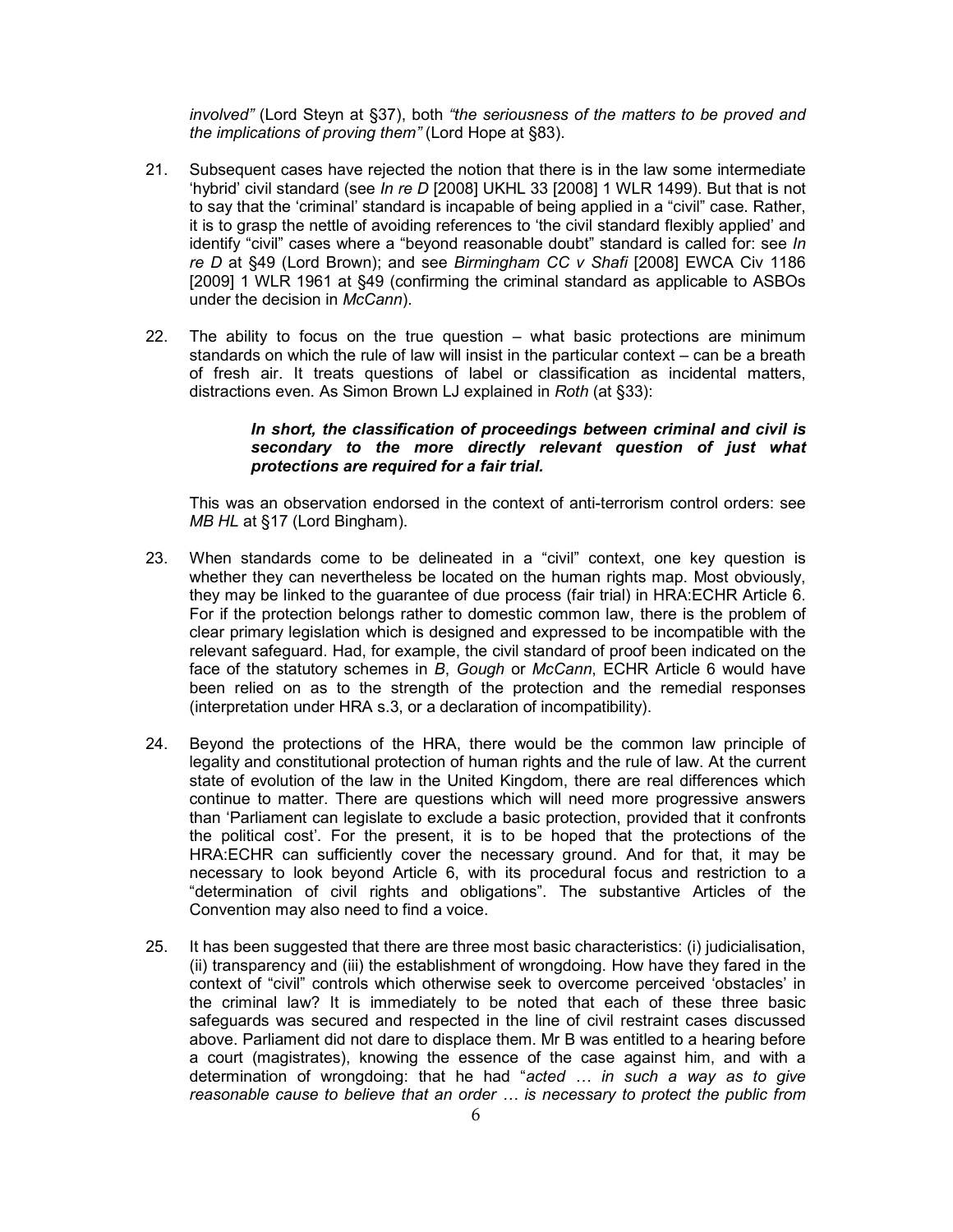*serious harm from him"*. Mr Gough was entitled to a hearing before a magistrates court, knowing the essence of the case against him, and with a determination of wrongdoing: that he had *"caused or contributed to any violence or disorder"* and with past conduct identified as giving *"reasonable grounds to believe that making a banning order would help to prevent violence or disorder"*. The McCann brothers were entitled to a hearing before magistrates, with the essence of the case against them disclosed, with a determination of wrongdoing: that they had *"acted … in an anti-social manner"*. Is this protection secure as a matter of principle? Is it found in the context of antiterrorism controls?

#### *(i) Judicialisation*

- 26. The civil standards of ECHR Article 6 provide of course for *"an independent and impartial tribunal"* in any case involving *"the determination of a civil right or obligation"*. That requirement, together with the statutory procedure for the High Court to approve the making of control orders, combined to secure adequate judicialisation in the case of control orders. Absent statutory control by the High Court, it is inevitable that the common law jurisdiction of judicial review would have been invoked. That is what happened in the context of asset-freezing directions, where the Courts had resort to the common law protection of judicial review as a necessary and fundamental protection. In the case of control orders and asset-freezing directions, that meant the Court would be exercising familiar *"judicial review principles"*. Happily, these can involve a full merits review where the context means that this is necessary and appropriate: see *MB CA* at §48.
- 27. But what lies beneath is an important constitutional question. What if Parliament had by primary legislation clearly and expressly purported to exclude any judicial review of an executive control order or asset-freezing direction? In the case of a control order, as a determination of civil rights and obligations, HRA:ECHR Article 6 would (absent any interpretative solution under HRA s.3) produce a declaration of incompatibility. However, the right of access to a judicial review Court is a fundamental constitutional protection under the rule of law. There are clear indications that it cannot be abrogated even by clear primary legislation: see *R (Jackson) v Attorney General* [2005] UKHL 56 [2006] 1 AC 262 at §102 (Lord Steyn); and *R (Cart) v Upper Tribunal* [2009] EWHC 3052 (Admin) [2010] 2 WLR 1012 (DC) at §§34-41 (Laws LJ). If, then, it is the case that asset-freezing directions are not a determination of a civil right or obligation (as to which see the somewhat surprising decision in *R (Khaled) v SS for Foreign and Commonwealth Affairs* [2011] EWCA Civ 350), and were the fundamental protection of judicialisation to be excluded, there would be a monumentally important constitutional issue which would surely see judicial review preserved.

#### *(ii) Transparency*

- 28. The law has settled upon a recognition of the core irreducible minimum standard which is necessary, in an appropriate context, to preserve the right to know the State's case against the individual. Individuals facing control orders are entitled to know the essence of the case against them: *AF (No.3) v SSHD* [2009] UKHL 28 [2010] 2 AC 269. That is achieved by means of the fairness proviso implied (under HRA s.3) into the 2005 Act (see *MB HL*), because control orders involve a determination of civil rights and obligations, avoiding the declaration of incompatibility which would otherwise follow. So far so good.
- 29. This minimum standard of transparency is not incorporated wholesale into every "civil" case, whatever the context and whatever the issue: see *Tariq v Home Office* [2011] UKSC 35 [2011] 3 WLR 322. The context in which the standard applies has been helpfully identified in the following way (*Tariq* at §81 per Lord Hope):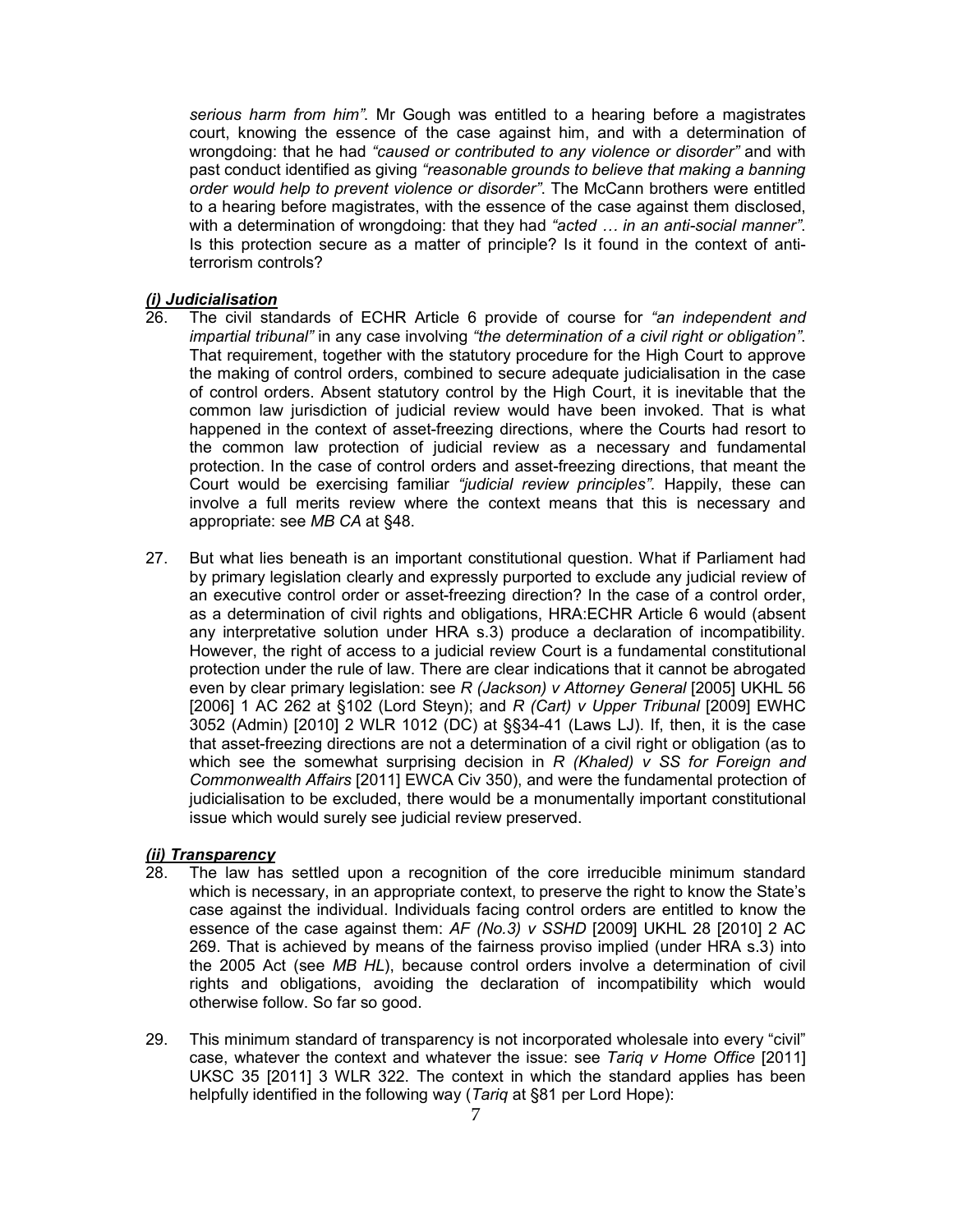*… the context for the argument is what matters… [In AF (No.3)] the fundamental rights of the individual were being severely restricted by the actions of the executive. Where issues such as that are at stake, the rule of law requires that the individual be given sufficient material to enable him to answer the case that is made against him by the state.* 

- 30. The same standard should surely be capable of being insisted upon, in such a context, by the common law as a constitutional fundamental. As Lord Hope pointed out in *AF (No.3)* at §83: *"The rule of law in a democratic society"* entails as a *"fundamental principle … that everyone is entitled to the disclosure of sufficient material to enable him to answer effectively the case that is made against him"*.
- 31. The strength, status and remedial effect of the common law constitutional principle are tested in contexts which lie beyond the boundaries of the "determination of a civil right or obligation". Suppose it is said (see *Khaled*) that an asset-freezing direction is a 'public function' with a dramatic impact on individual rights, rather than a "determination of civil rights and obligations". The law would expect the standard of minimum transparency to be the same at common law: hence the comments in *Khaled* at §8 and §§31-32 about whether the question of classification is one which should matter; surely the standards are the same. True, they must be. But the problem may be rather as to status and remedy. Absent the HRA remedial responses, the bedrock legal standard may be displaced by the statutory scheme, there being no scope for the s.3 fairness proviso or a declaration of incompatibility: see *R (Bhutta) v HM Treasury* [2011] EWHC 1789. These cases will need to get back on the rails of Article 6 (civil), or of similar implied standards of due process in other applicable Convention rights (notably Article 1P), or perhaps through the medium of the EU Charter (whose due process protection extends deliberately wider than Article 6). Failing those, there ought to be a fresh look at the constitutional implications of basic procedural fairness and whether it can always be displaced by primary legislation. If the right to a court can serve as a constitutional fundamental which cannot be excluded, then why not the basic right of natural justice?

#### *(iii) Established-Wrongdoing*

- 32. This third key component, the establishment of wrongdoing, has not fared so well. It has become the surrendered (or forgotten) feature in United Kingdom law. The law has been rightly anxious to respond to control orders and asset-freezing directions by emphasising the protections of judicialisation (the who) and transparency (the how). But where has been the equal anxiety in relation to the absence of establishedwrongdoing (the what)? Ought not the basic substantive protection to be at least as important as the two procedural ones?
- 33. The 2005 Act framed control orders by reference to a test of reasonable suspicion (s.2(1)): *"reasonable grounds for suspecting that the individual is or has been involved in terrorism-related activity"*). This, moreover, in a statutory scheme whose object was described as follows (short title):

## *An Act to provide for the making against individuals involved in terrorism-related activity of orders …*

34. It is somewhat bizarre that the law has been so anxious, as has been seen above, to reinforce the position of a Mr B, a Mr Gough and a Mr McCann, recognising that it is clear from the seriousness of the matters in question and of the implications of the order sought that a high standard of established wrongdoing is called for in the case of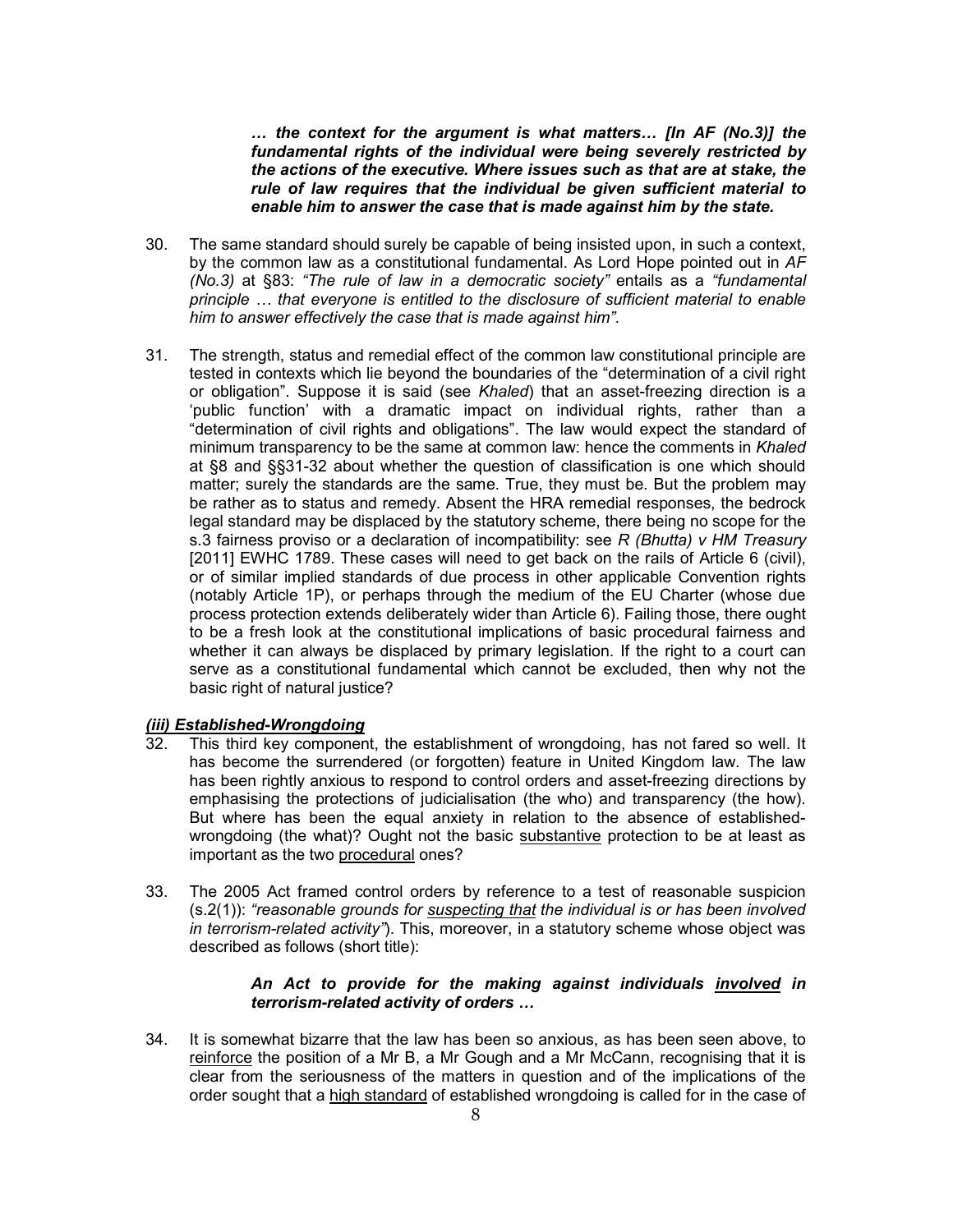their conduct, but that wrongdoing need not be established to any standard at all in the case of these most stigmatising and intrusive measures as control orders.

- 35. The answer cannot simply be that reasonable suspicion is the statutorily-chosen test on the face of the legislation. After all, closed process was the statutorily-chosen procedure on the fact of the 2005 Act, but the rule of law would not permit it. Article 6 standards led to the insertion of a fairness proviso into the 2005 Act, absent which possibility there would instead have been a declaration of incompatibility. The statutory scheme is what raises the questions. The rule of law is what answers them.
- 36. In *Ahmed v HM Treasury* [2010] UKSC 2 [2010] 2 AC 534 the test of *"reasonable suspicion"* arose in a statutory instrument made by the executive, not in primary legislation nor in the United Nations Security Council Resolution which the instrument purported to implement. That provided a ready answer to the problem: the Supreme Court held that the instrument was ultra vires the enabling Act in adopting a more restrictive test than that set out in the UNSCR. Parliament responded by enacting the Terrorist Asset-Freezing Act 2010, with a statutory test of "*reasonable belief"* notwithstanding the Joint Committee on Human Rights urging  $(4<sup>th</sup>$  Report Session 2010-2011 at §1.8) a test of established-wrongdoing (at least to the civil standard).
- 37. The difficulty is probably to be found in the distinction between matters of "process" and matters of "substance". In *MB CA* the Court of Appeal addressed the 'reasonable suspicion' basis for control orders and overturned Sullivan J's finding that establishedwrongdoing was a necessary safeguard in a fair system (see *MB CA* at §66). The Court accused Sullivan J of confusing substance and procedure (§67), since Article 6 was concerned only with procedural fairness and not the fairness of a substantive criterion (see §36). Here, the substantive criterion was determined by the statute itself, albeit that as a matter of process Article 6 standards could be invoked to insist on a merits review whereby the reviewing Court would determine the relevant objective question (reasonable suspicion) for itself (§60).
- 38. This strict delineation between fair process and fair substance is unattractive. A preferable approach is that which the Divisional Court took in the *Roth* case, recognising that matters of process and substance were inextricably linked, in asking whether the civil carrier penalty scheme was so draconian as to be unfair. Article 6 (fair trial) and Article 1P (property rights) were each in play, and were held to overlap (see §§30-31). The scheme was unfair as to the scale and inflexibility of what was imposed. The strict liability (absence of scope for mitigation) was a criterion of the statutory scheme, as was the fixed penalty (absence of judicial discretion). It was not necessary rigidly to separate out the process from the substance.
- 39. Insofar as it is appropriate to emphasise the distinction between substance and procedure, it does not follow that Sullivan J's concerns were unfounded. Rather, they may simply have been gathered under the wrong heading. Ultimately, one can put to one side the application – or otherwise – of the civil standards of Article 6. Control orders involve interferences with a range of substantive Convention rights, and assetfreezing directions are a plain and obvious interference with Article 1P. That brings into play the principles of necessity and proportionality, as a matter of substance and fair balance (substantively). Moreover  $-$  if it matters  $-$  the substantive Convention rights can carry implied procedural protections. The point resolves into a single question, which it is the responsibility of the Court – not the executive and not Parliament – to determine.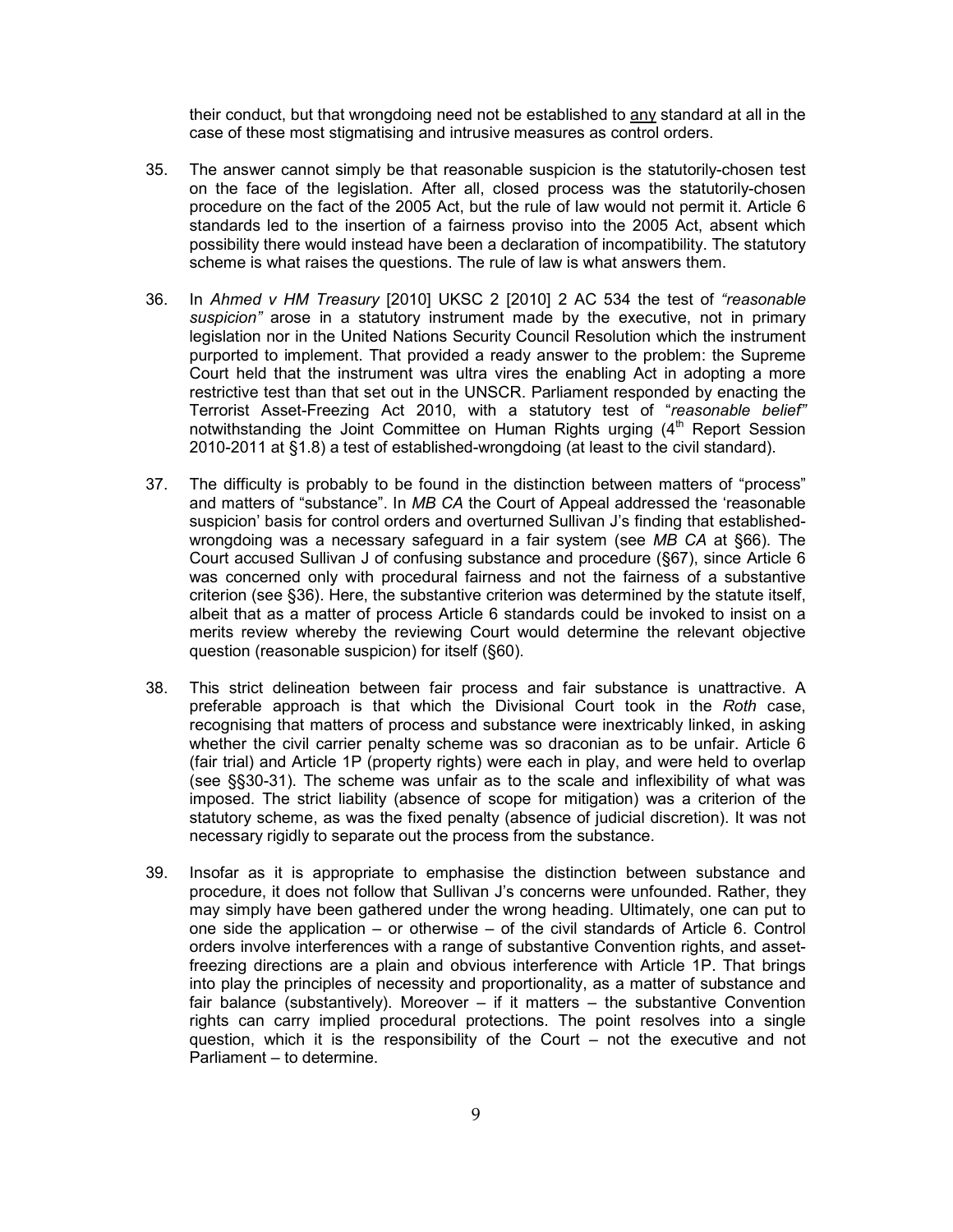- 40. The question is this: is it truly necessary in a democratic society for stigmatising and intrusive controls on the liberty of the individual to be imposed on the basis of reasonable suspicion? The answer is no. What strikes the requisite fair balance is a scheme in which a court, and under a process respecting the core standard of fair disclosure, determines not suspected conduct but the conduct itself.
- 41. If one returns to the *Gough* case in which the Court of Appeal identified the reason why proof of wrongdoing to a high standard was justified, one finds the link to this principle of substance (*Gough* at §91): *"the necessity in the individual case to impose a restriction upon a fundamental freedom must be strictly demonstrated"*. The same substantive principle is what controls the legality of the substantive criterion of reasonable suspicion.
- 42. A confession. The intervener JUSTICE (whose Lead Counsel hereby accepts responsibility) has consistently failed to have this seen as a troubling issue, in successive cases where the point has not been raised by the principal parties. The Law Reports, at least, record the argument:

*It cannot be necessary in a democratic society for the court … to impose intrusive controls on individual freedoms and autonomy on the basis of suspicion of terrorist activity (MB HL at 459H)* 

*Control orders … involve judicial final orders restricting fundamental rights based on suspicion of wrongdoing … That basis is not well founded in human rights terms. It has not been shown to be necessary in a democratic society for a final order, highly intrusive and restrictive of fundamental rights, to be made by a court on that basis (AF (No.3) at 326H-327B)* 

*… a final order which is intrusive of human rights cannot be justified (as necessary or proportionate) on the basis of a test of reasonable suspicion (Ahmed at 595F).* 

#### *Conclusion*

- 43. This is a context in which the rule of law must be at its most resolute. Basic protections can 'transcend' questions of classification. The rule of law must look beyond labels and classifications of "criminal" and "civil" controls, and beyond concepts such as "determination of civil rights and obligations". It must embrace the linked questions of "procedure" and "substance". It must respond resolutely to, and not merely within, statutory frameworks even where deliberately designed to avoid or dilute such basic safeguards.
- 44. There are three basic protections, not two. The safeguards extend to substance, not merely procedure. The third basic feature  $-$  the right to established-wrongdoing  $$ should be acknowledged, alongside the first two: the right to a Court and the right to minimum fair disclosure. In *Roth* the Divisional Court thought that a statutory scheme of carrier penalties was unfair and unjustified, in part because of the undemanding nature of the substantive criteria which were applied. In *Gough* the Court of Appeal thought that a statutory scheme of banning orders was fair and justified, in part because of the rigour which could be attached to the substantive criteria to be applied. In *MB* Sullivan J held that the statutory scheme of control orders was unfair and unjustified because what was needed was a judicialised process with proper transparency and established-wrongdoing. He has been vindicated as to the need for